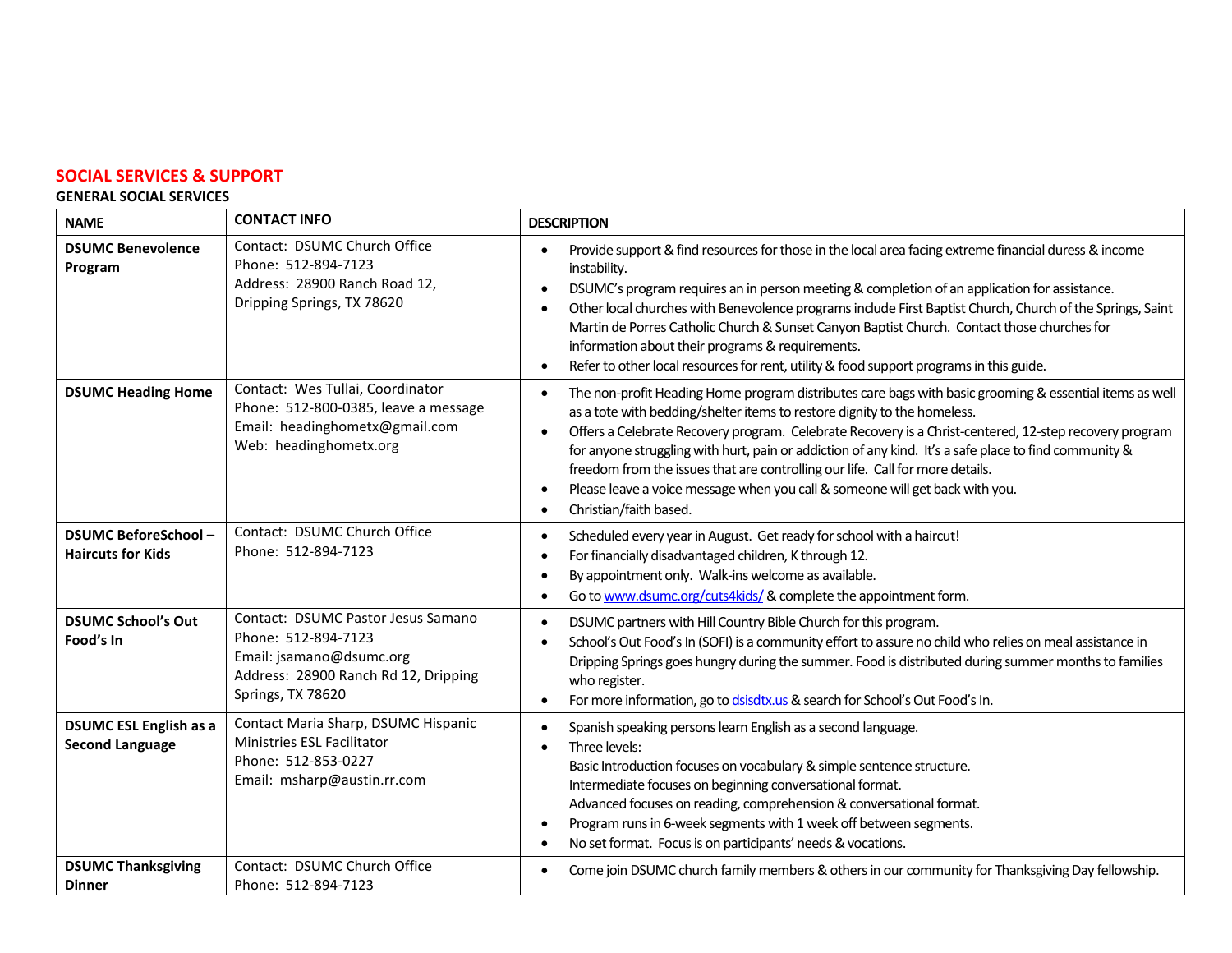|                                                                                                                            |                                                                                                                                                                                                                                                                                                         | Call the church office to make a reservation.<br>$\bullet$                                                                                                                                                                                                                                                                                                                                                                                                                                                                                                                                                                                                                                                                                                                                                                                                                                                                                                                                                                                                                                                                                                                                                                                                                                                                                    |
|----------------------------------------------------------------------------------------------------------------------------|---------------------------------------------------------------------------------------------------------------------------------------------------------------------------------------------------------------------------------------------------------------------------------------------------------|-----------------------------------------------------------------------------------------------------------------------------------------------------------------------------------------------------------------------------------------------------------------------------------------------------------------------------------------------------------------------------------------------------------------------------------------------------------------------------------------------------------------------------------------------------------------------------------------------------------------------------------------------------------------------------------------------------------------------------------------------------------------------------------------------------------------------------------------------------------------------------------------------------------------------------------------------------------------------------------------------------------------------------------------------------------------------------------------------------------------------------------------------------------------------------------------------------------------------------------------------------------------------------------------------------------------------------------------------|
| <b>UMC Southside</b><br><b>Community Center</b>                                                                            | Phone: 512-392-6694<br>Shelter Phone: 512-392-6697<br>Thrift Store Phone: 512-396-7003<br>Email: southside comm@yahoo.com<br>Web:<br>www.southsidecommunitycenter.org/<br>Address: 518 S. Guadalupe St., San Marcos,<br>TX 78666                                                                        | Affiliated with the United Methodist Church (UMC).<br>$\bullet$<br>Committed to improving the living conditions & personal dignity of those in need in San Marcos & Hays<br>٠<br>County.<br>Programs & services include: a transitional shelter (for families with children) & food, emergency<br>$\bullet$<br>assistance, housing for low-income & elderly, neighborhood housing improvement & cooperation with<br>other community organizations.<br>Also provides rent & utility support as well as clothing.<br>$\bullet$                                                                                                                                                                                                                                                                                                                                                                                                                                                                                                                                                                                                                                                                                                                                                                                                                  |
| 211 Texas Local<br><b>Community Social</b><br><b>Services - from Texas</b><br><b>Health &amp; Human</b><br><b>Services</b> | 24/7/365 Phone: 211<br>24/7/365 Toll Free: 877.541.7905<br>Web: www.211texas.org/                                                                                                                                                                                                                       | This is a Texas Health & Human Services agency committed to helping Texas citizens connect with the<br>$\bullet$<br>services they need.<br>Provides help finding food, housing & child care resources<br>$\bullet$<br>Also provides addiction & recovery, detox, counseling, mental health care & evaluation, individual<br>$\bullet$<br>counseling, group therapy, outpatient treatment, peer support.<br>Has an online chat at the website.<br>$\bullet$<br>Free & anonymous.<br>$\bullet$                                                                                                                                                                                                                                                                                                                                                                                                                                                                                                                                                                                                                                                                                                                                                                                                                                                  |
| 211 National<br><b>Information &amp; Referral</b><br><b>Network</b>                                                        | 24/7/365 Phone: 211<br>Web: www.211.org                                                                                                                                                                                                                                                                 | Use this national website to find your local 211 organization.<br>٠<br>This social service hotline helps individuals & families find elderly, disabled, non-English-Speaking, crisis &<br>$\bullet$<br>other resources in your local community.<br>For more information on the wide range of available community services, go to<br>$\bullet$<br>www.fcc.gov/consumers/guides/dial-211-essential-community-services.<br>To view or print a Consumer Guide for Essential Community Services, go to:<br>$\bullet$<br>www.fcc.gov/sites/default/files/dial 211 for essential community services.pdf.<br>Also provides services for those who are new to their communities.<br>$\bullet$<br>Free & confidential.<br>٠<br>Available in English & Spanish.                                                                                                                                                                                                                                                                                                                                                                                                                                                                                                                                                                                          |
| <b>Dripping Springs</b><br><b>Helping Hands</b>                                                                            | Dripping Springs Helping Hands Inc.<br>Phone: 512-820-0476, leave a voice mail<br>message<br>Email: info@helpinghands-<br>drippingsprings.org<br>Web: www.helpinghands-<br>drippingsprings.org<br>Address: 28708 Ranch Road 12,<br>Dripping Springs, TX 78620<br>PO Box 804, Dripping Springs, TX 78620 | Neighbors helping neighbors.<br>$\bullet$<br>Food pantry distribution clients can come once a week on either Wed. (1:30-3 PM) or Thurs. (4:30-6PM).<br>$\bullet$<br>Initial sign up is in person during those times:<br>Food items include canned goods, fresh produce & meat, bread, dairy products (milk, egg, cheese, butter),<br>desserts & other items that are available from time to time.<br>Financial assistance. Call our Social Services volunteer team at 512-820-0476 & leave a voice message. A<br>$\bullet$<br>team member will call within 24 hours to assess needs.<br>Special Projects: Summer food supplement bags for clients with school-aged kids who qualify in our<br>٠<br>service area; a school supplies drive (every August) for clients with DSISD K - 12 students; Thanksgiving full<br>turkey dinners, Christmas Project Elf gift program & a winter glove & sock distribution.<br>Go to the south side of The Foundry. The Foundry is on the west side of the Dripping Springs United<br>$\bullet$<br>Methodist Church campus.<br>Pick up is curbside only. Arrive in your vehicle. Have a space already cleared in your trunk or very back of<br>$\bullet$<br>the vehicle so your groceries can be loaded for you. Otherwise, volunteers will direct you to a spot where<br>you can self-load your groceries. |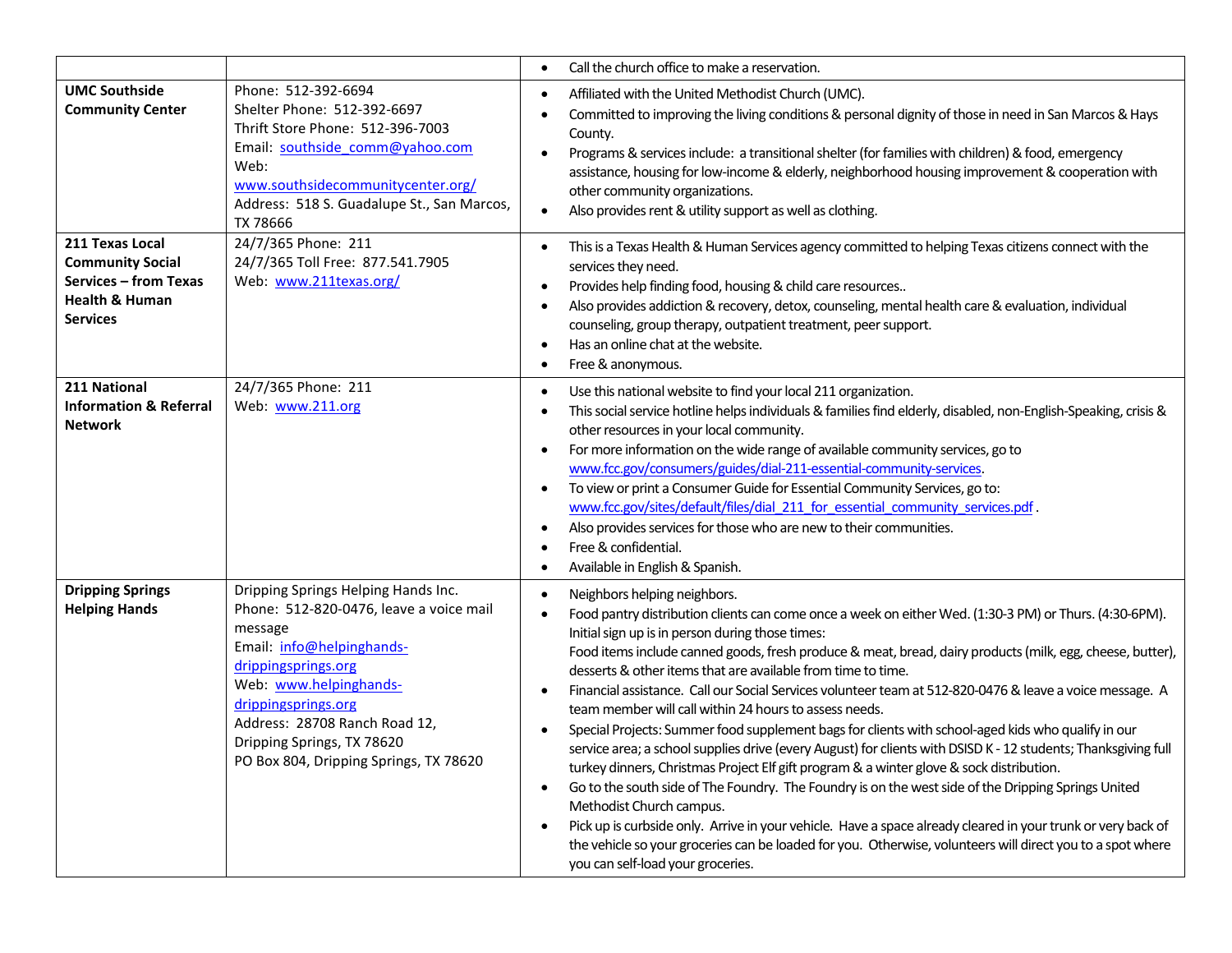| <b>Community Action, Inc.</b><br>of Central Texas                      | Phone: 512-392-1161<br>Email: cai@communityaction.com<br>Web: www.communityaction.com/<br>Address: : 215 S. Reimer Ave., Suite 130,<br>San Marcos, TX 78667                                                     | Purpose is to develop opportunities for people & communities to realize their potential by providing<br>$\bullet$<br>resources & comprehensive services to empower Central Texans of all ages to become self-sufficient.<br>Services are available for counties surrounding Travis County, including Hays County.<br>Services vary by location/county.<br>$\bullet$<br>For a Community Action Service Area map & listing of which services are available in each county, go to:<br>٠<br>www.communityaction.com. Click on About Us, then click on Service Area.<br>Hays County services include adult education, Head Start/Early Head Start, utility & limited rental<br>$\bullet$<br>assistance, a senior citizen center, limited prescription assistance, men & women reproductive services,<br>breast cancer diagnostic services & case management, & HIV/AIDS assistance.<br>Also offers Community Outreach & Assistance Program to assist with applying for qualifying services like<br>$\bullet$<br>Texas Healthy Women, Your Texas Benefits (SNAP food stamps, Temporary Assistance for Needy Families,<br>health care & mental health/drug/alcohol support services).<br>Also offers Early Childhood Home Visiting Program for families with children (birth to age 5) as well as<br>$\bullet$<br>pregnant women. Provides parenting education, support & encouragement as well as home visits with a<br>support person.<br>Community Action provides a wide range of services. For more detailed information, refer to services<br>$\bullet$<br>listed individually in this guide. |
|------------------------------------------------------------------------|-----------------------------------------------------------------------------------------------------------------------------------------------------------------------------------------------------------------|----------------------------------------------------------------------------------------------------------------------------------------------------------------------------------------------------------------------------------------------------------------------------------------------------------------------------------------------------------------------------------------------------------------------------------------------------------------------------------------------------------------------------------------------------------------------------------------------------------------------------------------------------------------------------------------------------------------------------------------------------------------------------------------------------------------------------------------------------------------------------------------------------------------------------------------------------------------------------------------------------------------------------------------------------------------------------------------------------------------------------------------------------------------------------------------------------------------------------------------------------------------------------------------------------------------------------------------------------------------------------------------------------------------------------------------------------------------------------------------------------------------------------------------------------------------------------------------------|
| <b>Aunt Bertha Local</b><br><b>Community Social</b><br><b>Services</b> | Web: www.auntbertha.com or<br>www.findhelp.org/                                                                                                                                                                 | Aunt Bertha is a search & referral network for free/reduced cost social services & programs.<br>$\bullet$<br>Search by zip code in San Marcos & Austin areas.                                                                                                                                                                                                                                                                                                                                                                                                                                                                                                                                                                                                                                                                                                                                                                                                                                                                                                                                                                                                                                                                                                                                                                                                                                                                                                                                                                                                                                |
| <b>The Barnabas</b><br><b>Connection</b>                               | Helpline & Appointment Phone: 512-842-<br>9674<br>En Confianza Spanish Speaking Phone:<br>512-842-7768<br>Web: www.barnabasconnects.org/<br>Address: 501 Old Kyle Rd., Bldg. 2, Suite D,<br>Wimberley, TX 78676 | Began as a Wimberley United Methodist Church Sunday School class program & has developed into a<br>$\bullet$<br>volunteer-based outreach program.<br>This non-profit provides health & human services, client advocacy, community education & other services<br>to individuals & families in need of basic services living in Wimberley or Hays County.<br>Provides direct financial assistance for Wimberley ISD residents & referrals to other area services for non-<br>$\bullet$<br>Wimberley ISD residents.<br>Provides helpline assistance with forms & applications for community services.<br>$\bullet$<br>Barnabas Connection sponsors events for specific community needs including a Back To School Fiesta for<br>$\bullet$<br>school supplies & the Christmas Store as well as other events based on community needs.<br>The Operation Good Shepherd program provides advocacy with local utility providers as well as county &<br>$\bullet$<br>government services. Also offers rental assistance & medical assistance. For Wimberley residents only.<br>Publishes a free local resource guide.<br>$\bullet$<br>Call or leave a voice message for an appointment. Appointments are required.<br>Free & confidential.                                                                                                                                                                                                                                                                                                                                                            |
| <b>Manos de Cristo</b>                                                 | Phone: 512-477-7454<br>Email: mdc@manosdecristo.org<br>Web: www.manosdecristo.org/<br>Address: 4911 Harmon Ave., Austin, TX<br>78751                                                                            | Promotes self-reliance by meeting basic needs with a food pantry, dental clinic, clothes closet, summer<br>$\bullet$<br>back to school & education programs for recent immigrants, refugees & the working poor.<br>Goal is to empower low-income individuals with a loving hand of assistance.<br>٠                                                                                                                                                                                                                                                                                                                                                                                                                                                                                                                                                                                                                                                                                                                                                                                                                                                                                                                                                                                                                                                                                                                                                                                                                                                                                          |
| <b>Caritas of Austin</b>                                               | Phone: 512-472-4610<br>Web: www.caritasofaustin.org/<br>Address: 611 Neches St., Austin, TX 78701                                                                                                               | Basic needs assistance & self-sufficiency programs for the homeless & impoverished.<br>$\bullet$                                                                                                                                                                                                                                                                                                                                                                                                                                                                                                                                                                                                                                                                                                                                                                                                                                                                                                                                                                                                                                                                                                                                                                                                                                                                                                                                                                                                                                                                                             |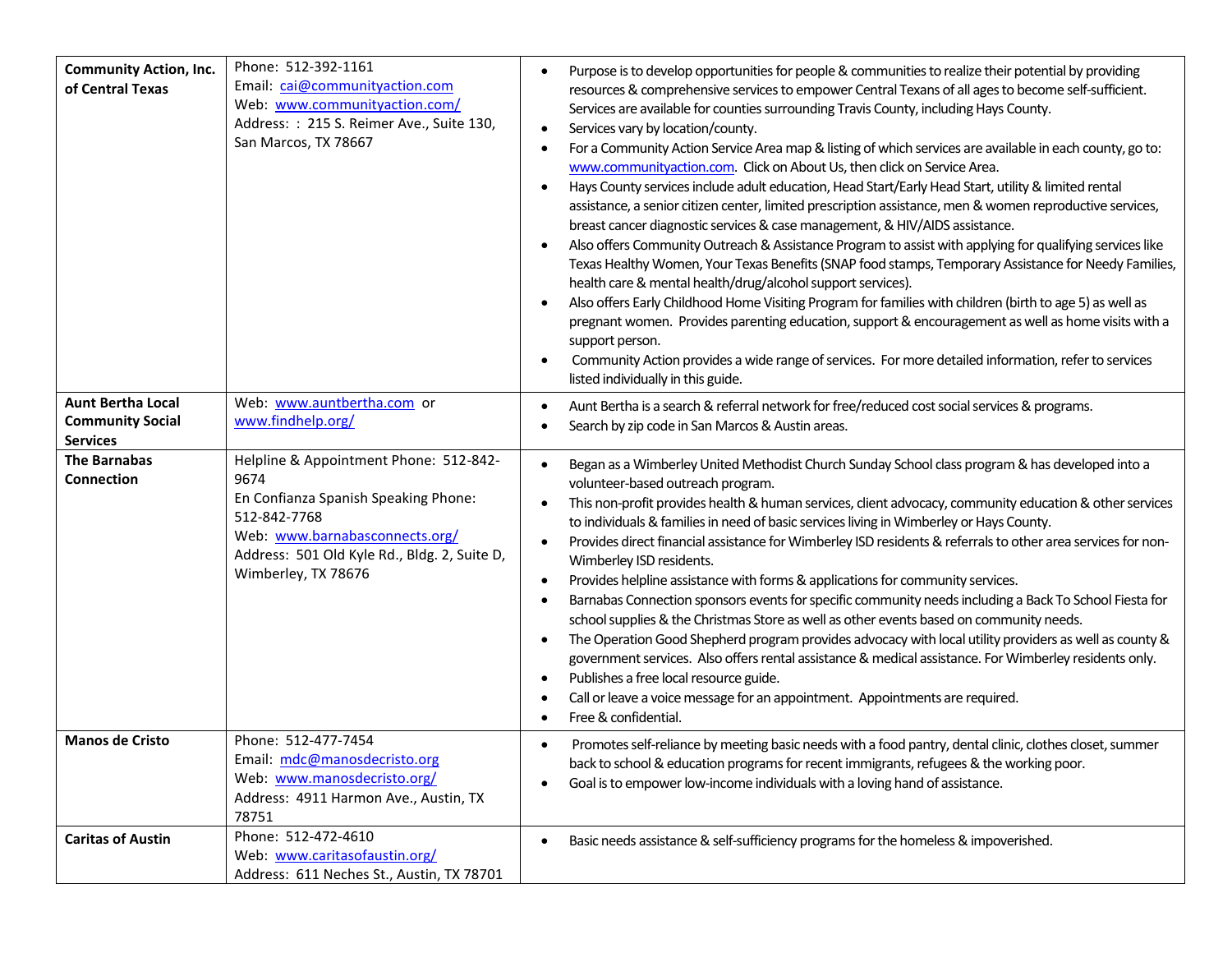| <b>Austin Resource Center</b><br>for the Homeless<br>(ARCH) | Men's Shelter Phone: 512-305-4100<br>CommUnity Clinic Phone: 512-978-9920<br>Address: 500 E. 7 <sup>th</sup> St. @ Neches, Austin,<br>TX 78701                                                                                                                                                                                                  | Provides services for the homeless including shelter & healthcare clinic services.<br>$\bullet$<br>ARCH is a City of Austin housing-focused men's shelter (operated by Front Steps) offering emergency<br>$\bullet$<br>shelter, basic services & connections to housing for men. Services include: case management, job<br>placement, legal assistance, veteran services, mental health services, & healthcare through the<br>CommUnity Care clinic.<br>The CommUnity Care health clinic is located inside the ARCH Center & accepts walk-ins or by<br>$\bullet$<br>appointment.<br>Clinic heath care services include: primary care, chronic disease management, PrEP/PEP (HIV prevention),<br>$\bullet$<br>behavioral health care, psychiatry, clinical pharmacist (medication management), case management, lab<br>services, family medicine dental care (at an off-site location), vision care (at an offsite location) &<br>communicable disease screenings.                                                                                         |
|-------------------------------------------------------------|-------------------------------------------------------------------------------------------------------------------------------------------------------------------------------------------------------------------------------------------------------------------------------------------------------------------------------------------------|-----------------------------------------------------------------------------------------------------------------------------------------------------------------------------------------------------------------------------------------------------------------------------------------------------------------------------------------------------------------------------------------------------------------------------------------------------------------------------------------------------------------------------------------------------------------------------------------------------------------------------------------------------------------------------------------------------------------------------------------------------------------------------------------------------------------------------------------------------------------------------------------------------------------------------------------------------------------------------------------------------------------------------------------------------------|
| <b>Hometown Missions</b>                                    | <b>Hometown Missions</b><br>Phone: 512-481-2562<br>Email: info@HometownMissions.org<br>Web: www.hometownmissions.org<br>Address: 11601 W Hwy 290, Suite A-101;<br>PMB 321, Austin, TX 78737                                                                                                                                                     | Focus is on being in relationship with & helping under-served local community neighbors acquire safe,<br>$\bullet$<br>healthy, livable housing & improve life skills.<br>Stable, healthy housing allows us to excel in school, launch into careers & be a functioning member of<br>$\bullet$<br>society. Without housing, hope fades & life becomes a mountain we're ill-equipped to climb.<br>Home repairs & restoration are done in partnership with the homeowner & a community of volunteers<br>$\bullet$<br>from business, church & individuals who seek to meet the needs of families in crisis in the Dripping Springs<br>area.<br>For those living in the Dripping Springs area with limited resources or senior citizens who need a hand.<br>$\bullet$<br>Contact by phone or email to determine eligibility. Can submit email at the website.<br>$\bullet$                                                                                                                                                                                      |
| <b>Hays County Food Bank</b>                                | Phone: 512-392-8300<br>Email: info@haysfoodbank.org<br>Web: www.haysfoodbank.org/<br>Address: 220 Herndon St., San Marcos, TX<br>78666                                                                                                                                                                                                          | Committed to improving lives through food assistance programs, nutrition education & advocacy.<br>$\bullet$<br>Programs include:<br>- Food rescue from restaurants, grocery stores & food left in fields.<br>- Weekly food distribution for eligible & registered low-income households & those suffering from a food<br>emergency as well as other food distribution programs.<br>- Nutrition education.<br>- Resource assistance for federal & non-profit assistance programs as well as a Resource Guide.<br>To access the Hays Food Bank Resource Guide, go to: www.haysfoodbank.org/community-resource-<br>$\bullet$<br>guide.aspx                                                                                                                                                                                                                                                                                                                                                                                                                   |
| <b>Salvation Army in</b><br>Austin                          | Phone: 512-476-1111<br>General Web:<br>www.salvationarmyaustin.org/<br><b>Downtown Shelter &amp; Social Service Center</b><br>Phone: 512-476-1111<br>Web:<br>www.salvationarmyaustin.org/downtown-<br>shelter-and-social-services-center/<br>Address: 501 E. 8 <sup>th</sup> St., Austin TX 78701<br><b>ASWC Shelter</b><br>Phone: 512-933-0600 | The Salvation Army in Austin provides a range of shelter, support & social services including: low barrier,<br>$\bullet$<br>housing-focused emergency shelter, case management, employment assistance, a computer learning lab,<br>rapid housing & cold weather shelter. Services vary depending on location. The goal is to provide "wrap-<br>around" services designed to assist the homeless in ensuring homelessness is brief, rare & non-recurring.<br>Shelter locations include:<br>$\bullet$<br>- Downtown Shelter & Social Service Center : supports single adult individuals.<br>- Austin Shelter for Women & Children (ASWC): supports women & dependent children. The Salvation<br>Army & City of Austin partner to run this shelter.<br>- Rathgeber Center for Families Family Shelter: supports families with children experiencing homelessness<br>Call for more information & to determine eligibility.<br>$\bullet$<br>Upon obtaining shelter, there is a housing program which may provide resources for permanent housing.<br>$\bullet$ |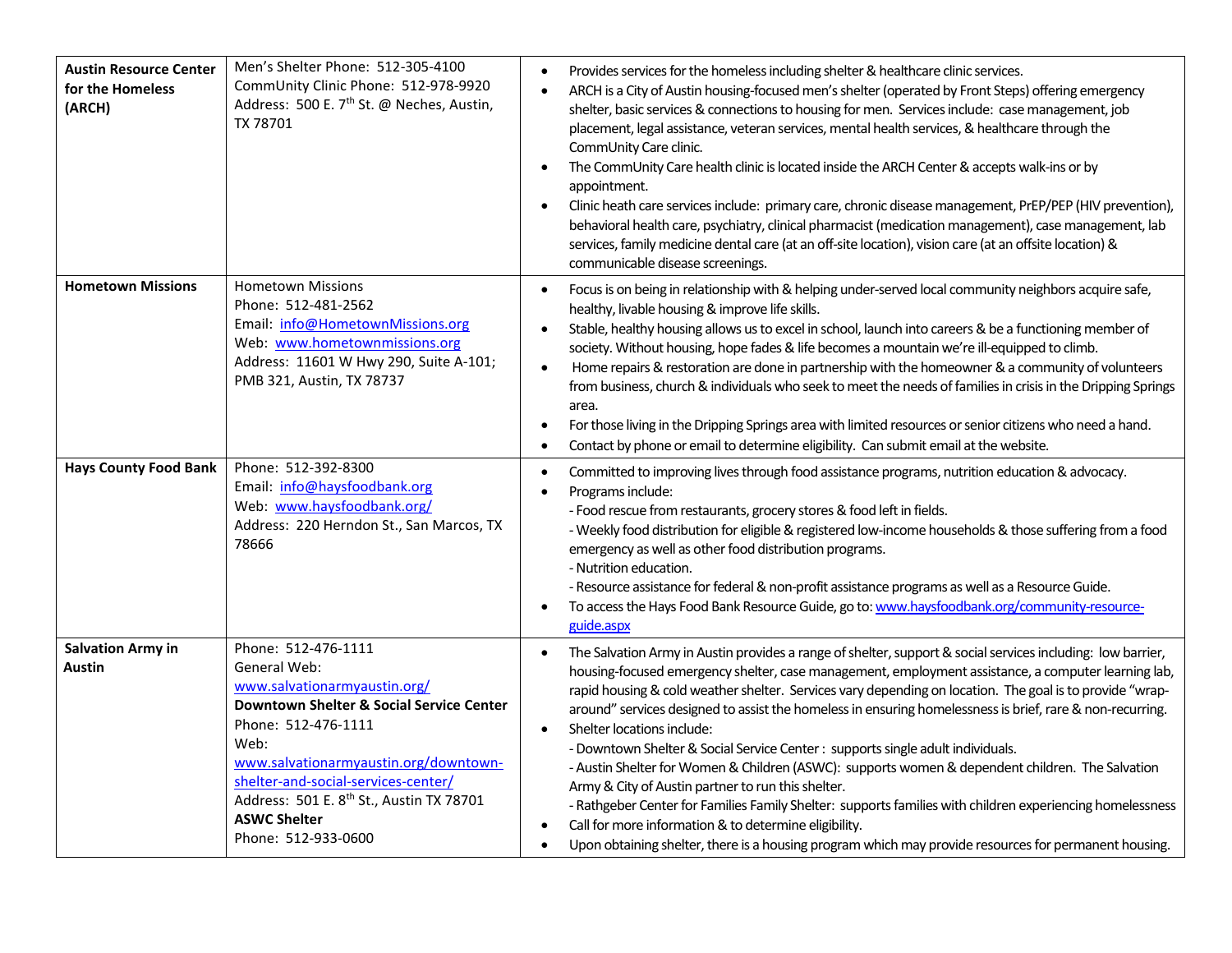|                                                       | Web:<br>www.salvationarmyaustin.org/austin-<br>shelter-for-women-and-children/<br>Address: : 4613 Tannehill Lane, Bldg. 3,<br>Austin, TX 78721<br><b>Rathgeber Center</b><br>Phone: 737-256-6926<br>Web:<br>www.salvationarmyaustin.org/rathgeber-<br>center-for-families/<br>Address: 4613 Tannehill Lane, Bldg. 1,<br>Austin, TX 78721 |                                                                                                                                                                                                                                                                                                                                                                                                                                                                                   |
|-------------------------------------------------------|------------------------------------------------------------------------------------------------------------------------------------------------------------------------------------------------------------------------------------------------------------------------------------------------------------------------------------------|-----------------------------------------------------------------------------------------------------------------------------------------------------------------------------------------------------------------------------------------------------------------------------------------------------------------------------------------------------------------------------------------------------------------------------------------------------------------------------------|
| <b>Project Connect</b>                                | Phone: 832-953-5328<br>Email: projectconnectds@gmail.com<br>Web: www.projectconnectds.org<br>Address: PO Box 1772, Dripping Springs, TX<br>78620                                                                                                                                                                                         | Coordinates, compliments & funds charitable activities within DSISD & surrounding areas by connecting<br>those that need help with those that can help.<br>Provides short term monetary assistance (benevolence) as well as other services.<br>٠<br>Partners with Dripping Springs United Methodist Church.<br>Contact by phone or email. Leave a detailed message if you reach voicemail.<br>Help may be provided by Project Connect or another service, agency or organization. |
| <b>St. Martin de Porres</b><br><b>Catholic Church</b> | Phone: 512-858-5667<br>Address: 26160 Ranch Road 12, Dripping<br>Springs, TX 78620                                                                                                                                                                                                                                                       | Food Pantry.<br>Rent & utility support.                                                                                                                                                                                                                                                                                                                                                                                                                                           |

### **TRANSPORTATION SERVICES**

| <b>NAME</b>                                                          | <b>CONTACT INFO</b>                                                                                                                                    | <b>DESCRIPTION</b>                                                                                                                                                                                                                                                                                       |
|----------------------------------------------------------------------|--------------------------------------------------------------------------------------------------------------------------------------------------------|----------------------------------------------------------------------------------------------------------------------------------------------------------------------------------------------------------------------------------------------------------------------------------------------------------|
| <b>Capital Area Rural</b><br><b>Transportation System</b><br>(CARTS) | Phone: 512-478-7433<br>Toll Free Phone: 800-456-7433<br>Email: info@ridecarts.com<br>Web: www.ridecarts.com                                            | Offers a range of transportation services for 7 counties around Austin including Hays County.<br>Reduced-cost rides for 65+, disabled & those aged 12 & under.                                                                                                                                           |
| <b>Texas Medical</b><br><b>Transportation</b><br>Program             | Toll Free: 800-MED-TRIP (633-8747)<br>Web:<br>www.hhs.texas.gov/services/health/medic<br>aid-chip/programs-services/medical-<br>transportation-program | This is a Texas Health & Human Services agency.<br>Provides transportation to health care services for persons currently enrolled in Medicaid, children with<br>special health care needs & indigent cancer patients.<br>To understand program eligibility & enrollment requirements, go to the website. |

### **EMPLOYMENT SERVICES**

| <b>NAME</b>                          | <b>CONTACT INFO</b>                                                                                | <b>DESCRIPTION</b>                       |
|--------------------------------------|----------------------------------------------------------------------------------------------------|------------------------------------------|
| <b>Texas Workforce</b><br>Commission | Phone 512-463-2222<br>Toll Free Customer Service Phone: 800-<br>558-8321<br>Web: www.twc.texas.gov | Job search & placement for ages 18 & up. |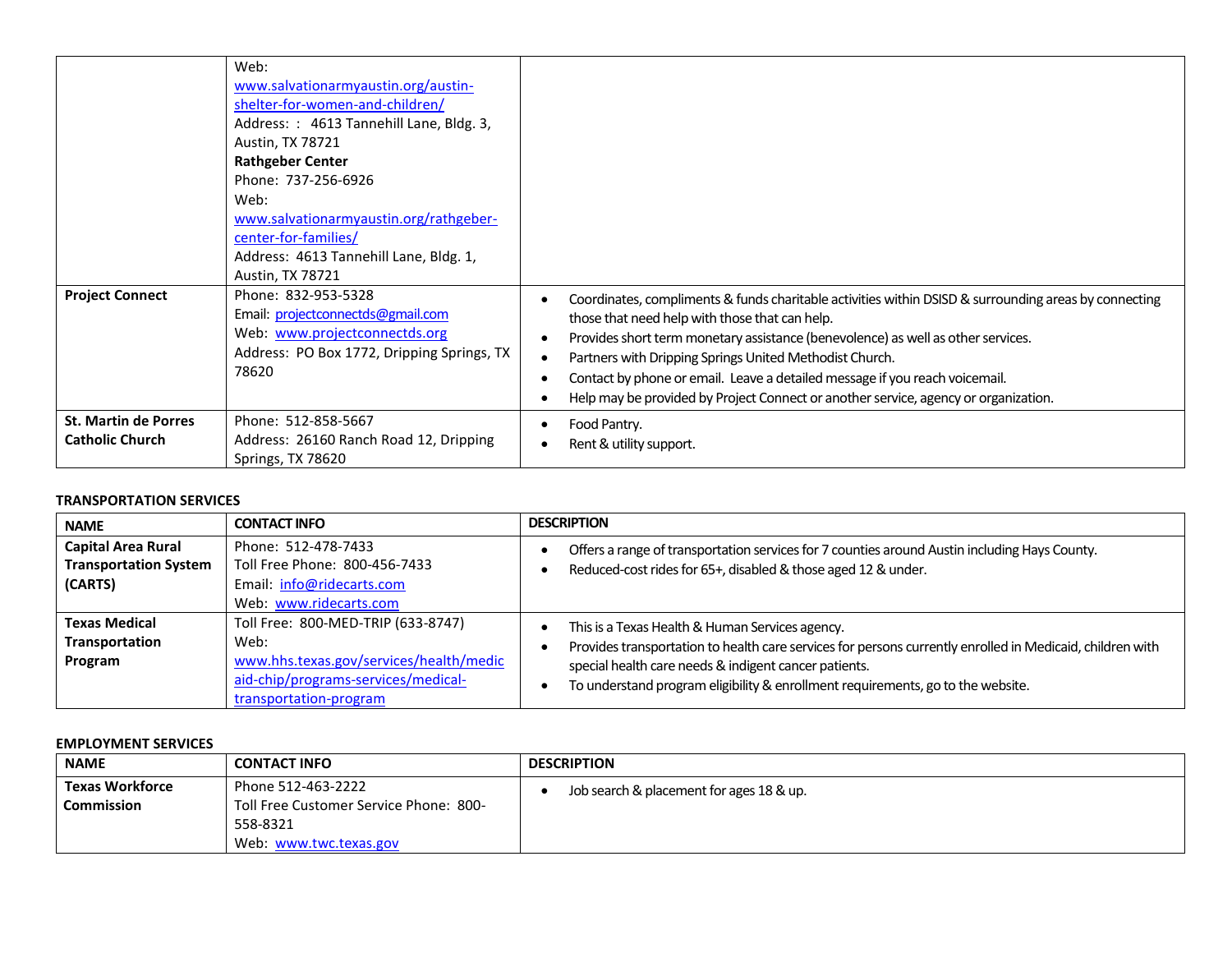| <b>Workforce Solutions -</b><br><b>Rural Capital</b><br><b>Area/Hays County</b> | Phone: 512-392-1291<br>Toll Free: 866-518-0577<br>Hays Center Web:<br>www.workforcesolutionsrca.com/locations<br>/hays<br>General Web:<br>www.workforcesolutionsrca.com/<br>Address: 4794 Transportation Way, Bldg.<br>5, Suite 500, San Marcos, TX 78666 | This community partnership provides no cost recruitment, employment & information services to<br>businesses & job seekers in the 9 county Rural Capital Area which includes Hays County.<br>Services& resources for Hays County include veterans services, unemployment benefits information, self<br>$\bullet$<br>assessment tools, resume support, labor market information, job search support, job fairs, interview<br>counseling, how-to workshops, education & training information, computer & internet access, child care<br>information, career & benefits information as well as wage claim & child labor information.<br>For general Workforce Solutions information for job seekers, go to:<br>$\bullet$<br>https://workforcesolutionsrca.com/seekers.                                                                                                                                                                                                                                                                                                                                                        |
|---------------------------------------------------------------------------------|-----------------------------------------------------------------------------------------------------------------------------------------------------------------------------------------------------------------------------------------------------------|---------------------------------------------------------------------------------------------------------------------------------------------------------------------------------------------------------------------------------------------------------------------------------------------------------------------------------------------------------------------------------------------------------------------------------------------------------------------------------------------------------------------------------------------------------------------------------------------------------------------------------------------------------------------------------------------------------------------------------------------------------------------------------------------------------------------------------------------------------------------------------------------------------------------------------------------------------------------------------------------------------------------------------------------------------------------------------------------------------------------------|
| <b>Gary Job Corps Center -</b><br><b>San Marcos TX</b>                          | Toll Free National Phone: 800-733-JOBS<br>(5627)<br>San Marcos Phone: 512-396-6966<br>TTY Phone: 877-889-5627<br>Web: www.gary.jobcorps.gov/<br>Address: 2800 Airport Hwy 21 East, San<br>Marcos, TX 78667                                                | Vocational training, GED & ESL for male & female adolescents & young adults ages 16-24 (or older if<br>disabled).<br>Job Corps is a no-cost academic & career technical training program administered by the U.S. Dept. of<br>Labor.<br>Goal is to teach eligible people the skills they need to become employable & independent & place them in<br>$\bullet$<br>meaningful jobs or further education.<br>Applicants must be in need of job skills & able to work in the U.S. Must also be income eligible (receive<br>$\bullet$<br>public assistance, earn poverty-level income, be homeless, be a foster child, or qualify for free/reduced-<br>prices lunches).<br>Call & speak to an admissions representative to determine all requirements & eligibility.<br>$\bullet$<br>English & Spanish available.<br>$\bullet$                                                                                                                                                                                                                                                                                                 |
| <b>Community Action Kyle</b><br><b>Learning Center</b>                          | Phone: 512-268-2719<br>Web: www.communityaction.com<br>Address: 21393 North IH 35, Kyle, TX<br>78640                                                                                                                                                      | Community Action Adult Education services & programs provide low-income individuals access to the<br>$\bullet$<br>education & job training necessary for transitioning into employment, career advancement & lifelong<br>learning.<br>Provides core services including High School Equivalency (HSE) preparation (formerly called GED) & English<br>$\bullet$<br>as a Second Language (ESL) classes. Also has other classes & training available<br>For more information on adult education programs & eligibility, go to: www.communityaction.com.<br>$\bullet$<br>For a list of available Hays County classes & training, go to: www.communityaction.com. Scroll to the<br>$\bullet$<br>Services tab, click on Adult Education then click on the words Click Here in the phrase "For Adult Education<br>Classes and Trainings Click Here." Finally, click on Hays County.<br>Also provides career counseling & offers a college prep academy. Refer to the website for more<br>$\bullet$<br>information.<br>Community Action also provides a range of other services. Refer to services listed elsewhere in this guide. |

## **LEGAL AID SERVICES**

| <b>NAME</b>                                                                        | <b>CONTACT INFO</b>                                                                                                            | <b>DESCRIPTION</b>                                                                                                                                                                                                                     |
|------------------------------------------------------------------------------------|--------------------------------------------------------------------------------------------------------------------------------|----------------------------------------------------------------------------------------------------------------------------------------------------------------------------------------------------------------------------------------|
| <b>UMC Justice For Our</b><br><b>Neighbors (JFON)</b><br><b>Austin Immigration</b> | <b>Austin Consultation &amp; Appointment</b><br>Phone: 512-326-1988<br>Austin Legal Services Email:<br>attorney@jfonaustin.org | This is a United Methodist Church (UMC) Immigration Ministry that provides humanitarian immigration<br>legal services to qualifying low-income immigrants, refugees & asylum seekers. Also provides advocacy for<br>immigrant justice. |
| <b>Legal Services</b>                                                              | Austin Advocacy& Education Email:<br>director@jfonaustin.org<br>National Web: www.njfon.org/                                   | Offers education to communities of faith & the public.<br>Austin JFON serves Travis County & counties surrounding it including Hays County.<br>Confidential.                                                                           |
|                                                                                    |                                                                                                                                | Must qualify to receive services. Call to schedule an appointment & determine eligibility.                                                                                                                                             |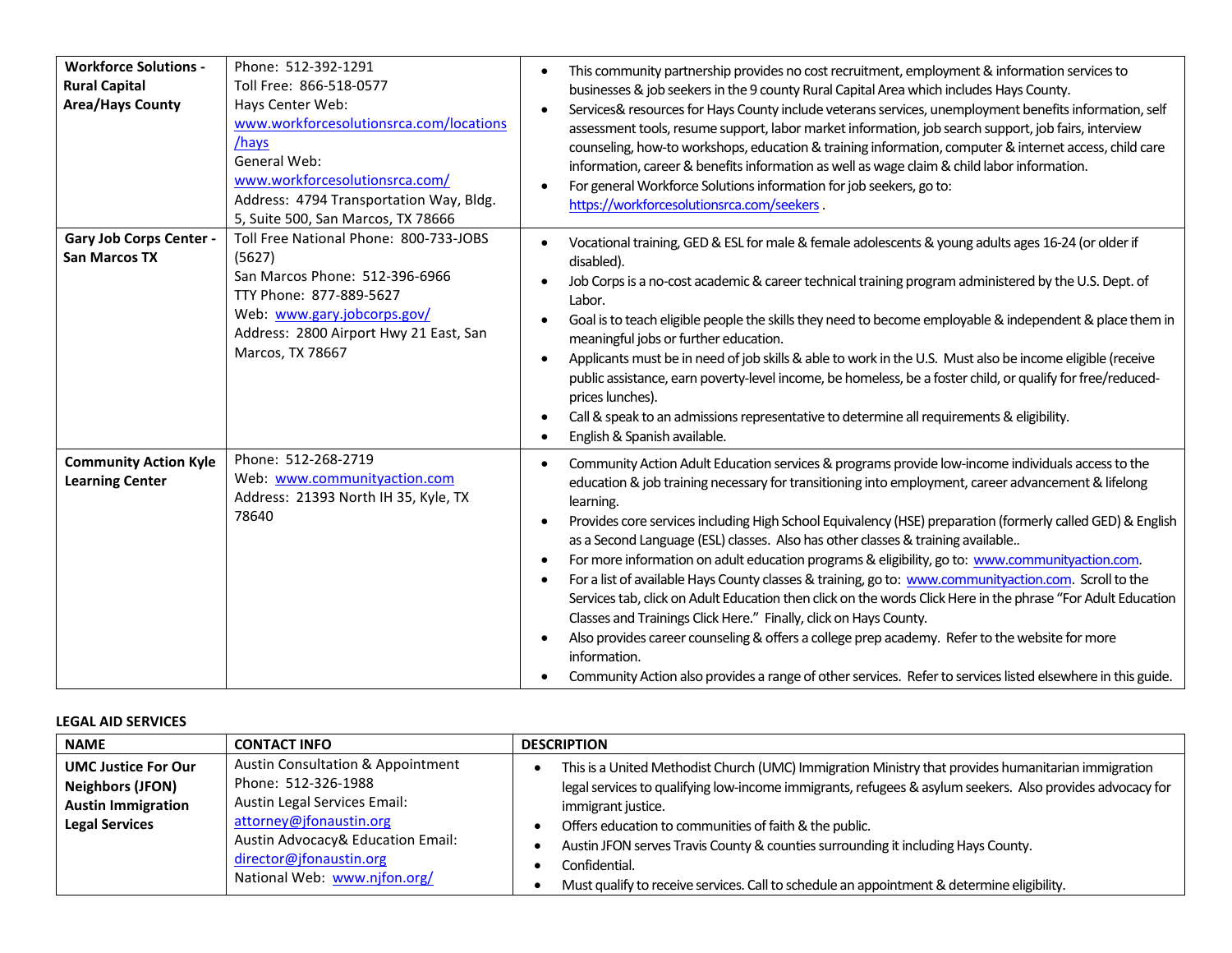|                                                                          | Austin Web: https://www.jfonaustin.org/                                                                                                                                               | Income based program (up to 200% of current federal poverty line).<br>Does NOT handle employment or investment-based visas.                                                                                                                                                                                                                                                                                                                                                                                                                                                                                                                                                                                                                                                                                                                                                                                                                                             |
|--------------------------------------------------------------------------|---------------------------------------------------------------------------------------------------------------------------------------------------------------------------------------|-------------------------------------------------------------------------------------------------------------------------------------------------------------------------------------------------------------------------------------------------------------------------------------------------------------------------------------------------------------------------------------------------------------------------------------------------------------------------------------------------------------------------------------------------------------------------------------------------------------------------------------------------------------------------------------------------------------------------------------------------------------------------------------------------------------------------------------------------------------------------------------------------------------------------------------------------------------------------|
| <b>Hays Country District</b><br><b>Attorney</b>                          | Phone: 512-393-7600<br>Web:<br>www.hayscountytx.com/courts/district-<br>attorney/<br>Address: Hays Government Center, 712 S.<br>Stagecoach Trail, Suite 2057, San Marcos,<br>TX 78666 | Provides legal representation including:<br>- Criminal DA who represents the State of Texas in all felony, misdemeanor & juvenile offenses committed<br>in Hays County.<br>- Civil Division represents the Dept. of Family & Protective Services in parental rights civil suits & provides<br>legal representation to victims of domestic violence seeking protective orders. Also provides legal<br>assistance to County Depts., elected officials & the County Commissioners Court<br>- Victim Services provides direct & personal service to victims of crime & their families.                                                                                                                                                                                                                                                                                                                                                                                      |
| <b>Dispute Resolution</b><br>Center                                      | Phone: 512-371-0033<br>Web: www.austindrc.org/<br>Address: 5407 N. IH35, Suite 410, Austin,<br>TX 78723                                                                               | Provides dispute resolution services for conflict management/resolution & mediation in Travis County &<br>the surrounding Austin TX area.<br>Offers mediation services, mediation training, customized mediation training, facilitation services &<br>$\bullet$<br>community education programs.<br>An independent, nonprofit organization.<br>Fee based but may be reduced or waived when appropriate.<br>Can submit email at website.                                                                                                                                                                                                                                                                                                                                                                                                                                                                                                                                 |
| <b>Volunteer Legal</b><br>Services (VLS) of<br><b>Central Texas</b>      | Phone: 512-476-5550<br>Web: www.vlsoct.org/<br>Address: 8001 Center Park Dr., Suite 120,<br>Austin, TX 78754                                                                          | Provides free (pro bono) legal assistance for low-income families in civil cases using volunteer attorneys in<br>Travis County.<br>Holds Legal Advice Clinics for Hays County.<br>Must complete an intake process, apply for legal assistance & meet eligibility requirements.                                                                                                                                                                                                                                                                                                                                                                                                                                                                                                                                                                                                                                                                                          |
| <b>Texas Advocacy Project</b>                                            | Phone: 512-476-5377<br>Family Violence Hotline:: 800-374-HOPE<br>(4673)<br>Web: www.texasadvocacyproject.org                                                                          | Texas Advocacy Project's mission is to empower the public & survivors of domestic & dating violence,<br>sexual assault & stalking in Texas through free legal services, access to the justice system as well as<br>education & prevention. They are committed to advancing their vision that all Texans live safely in hope,<br>not fear or abuse.<br>Provides a wide range of legal & advocacy services & resources proven to break the cycle of violence & get<br>victims to safety.<br>Educational resources & services including personal safety plans, protective orders, survivor services, teen<br>dating violence & self representation as well as information about Steps To Freedom - a process to learn<br>how to escape power-based abuse. The process includes how to recognize abuse, find an advocate, get<br>safe, stay safe, defend your rights & live free from fear.<br>Can apply for services online.<br>Website is available in English & Spanish. |
| <b>Legal Hotlines</b><br>Information:                                    | Web: https://guides.sll.texas.gov/legal-<br>hotlines/general-information                                                                                                              | This website from the Texas State Law Library provides information on general, disaster relief, domestic<br>violence/sexual assault, family law, landlord/tenant law & worker's rights legal hotlines.                                                                                                                                                                                                                                                                                                                                                                                                                                                                                                                                                                                                                                                                                                                                                                  |
| <b>National Immigration</b><br><b>Legal Services</b><br><b>Directory</b> | Web:<br>www.immigrationadvocates.org/legaldire<br>ctory/                                                                                                                              | Provided by Immigration Advocates Network.<br>$\bullet$<br>Information offered in English & Spanish.<br>Web search lists immigration legal assistant resources in the greater Austin area.<br>Includes: other areas of legal assistance as well as other non-legal based services<br>To search for Hays County services, go to: www.immigrationadvocates.org/legaldirectory/ then enter zip<br>code 78620 (or another zip code) in the Search by Zip Code field.                                                                                                                                                                                                                                                                                                                                                                                                                                                                                                        |